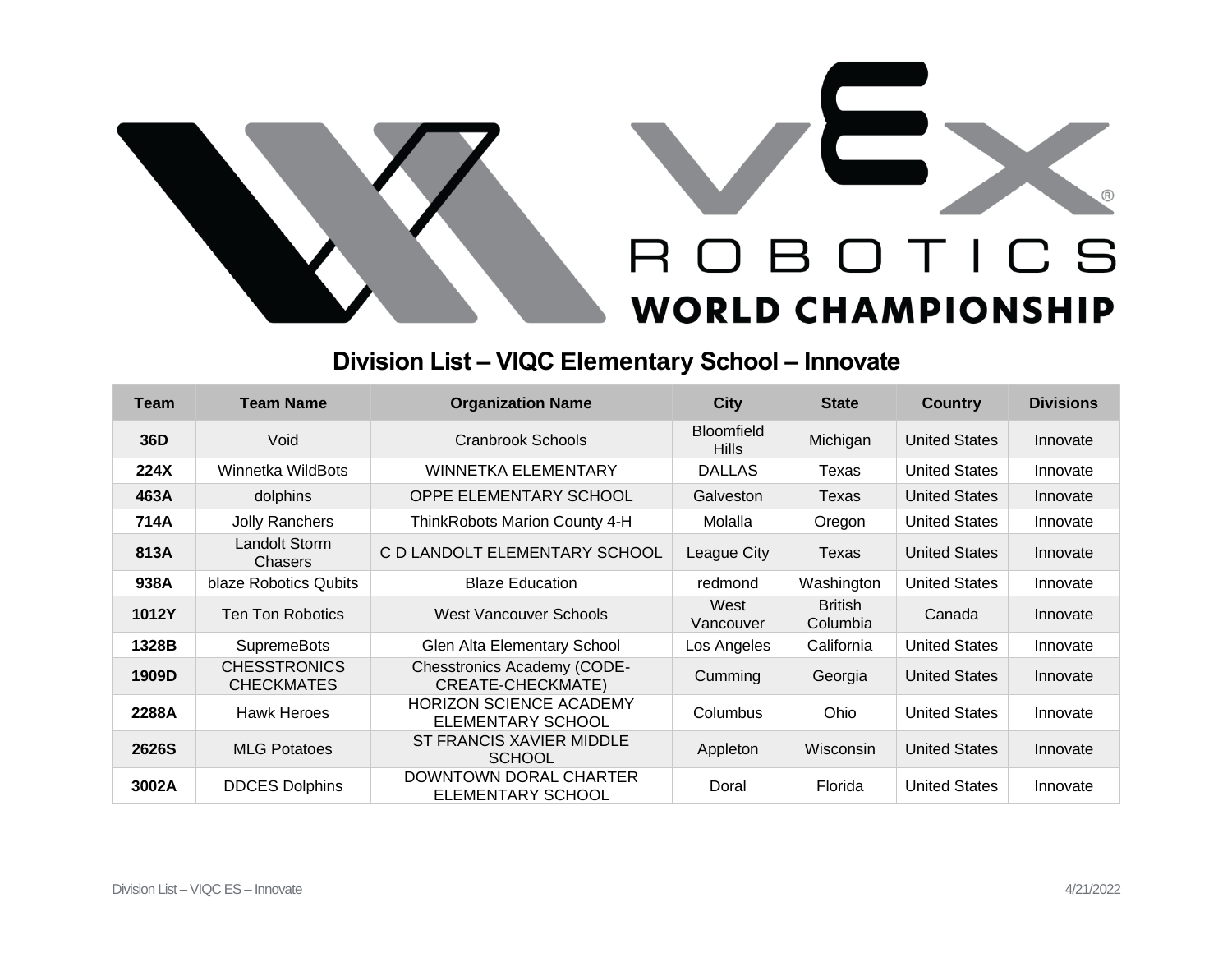| <b>Team</b> | <b>Team Name</b>                    | <b>Organization Name</b>                            | <b>City</b>                            | <b>State</b> | <b>Country</b>       | <b>Divisions</b> |
|-------------|-------------------------------------|-----------------------------------------------------|----------------------------------------|--------------|----------------------|------------------|
| 3701A       | <b>Brookwood Forest</b><br>Elem-A   | <b>BROOKWOOD FOREST ELEMENTARY</b><br><b>SCHOOL</b> | <b>Mountain Brk</b>                    | Alabama      | <b>United States</b> | Innovate         |
| 4440A       | Eaglebotics Rebel<br><b>Burgers</b> | <b>EAGLE CREST ELEMENTARY</b><br><b>SCHOOL</b>      | Longmont                               | Colorado     | <b>United States</b> | Innovate         |
| 5299A       | Vex-A-Nators                        | <b>LARRY G SMITH ELEMENTARY</b><br><b>SCHOOL</b>    | mesquite                               | Texas        | <b>United States</b> | Innovate         |
| 6576C       | Einsteins                           | <b>GATEWAY SCIENCE ACAD/ST LOUIS</b>                | ST. Louis                              | Missouri     | <b>United States</b> | Innovate         |
| 7163B       | 7163 B Chewbotca                    | Davis Youth Robotics League                         | Davis                                  | California   | <b>United States</b> | Innovate         |
| 7700P       | <b>Rolling Robots</b>               | <b>Rolling Robots</b>                               | <b>Rolling Hills</b><br><b>Estates</b> | California   | <b>United States</b> | Innovate         |
| 7919Z       | <b>Tritt United Robotics</b>        | <b>Tritt Elementary School</b>                      | Marietta                               | Georgia      | <b>United States</b> | Innovate         |
| 8891A       | <b>EDUBUS AE</b>                    | <b>EDUBUS</b>                                       | Irvine                                 | California   | <b>United States</b> | Innovate         |
| 9790A       | DT Robotics                         | DOLPHIN TERRACE ELEMENTARY<br><b>SCHOOL</b>         | El Paso                                | Texas        | <b>United States</b> | Innovate         |
| 10300A      | <b>Ashland Falconbots</b>           | <b>ASHLAND ELEMENTARY</b>                           | Manassas                               | Virginia     | <b>United States</b> | Innovate         |
| 10511C      | Gammabots                           | <b>CYPRESS RIDGE ELEMENTARY</b><br><b>SCHOOL</b>    | Clermont                               | Florida      | <b>United States</b> | Innovate         |
| 10981B      | MegaVex (GCA)                       | <b>GRACE CHRISTIAN ACADEMY</b>                      | Tempe                                  | Arizona      | <b>United States</b> | Innovate         |
| 11857B      | Robonauts                           | OUR LADY OF GRACE SCHOOL                            | Noblesville                            | Indiana      | <b>United States</b> | Innovate         |
| 12109D      | PES Engineers of<br>Indiana         | PETERSBURG ELEMENTARY<br><b>SCHOOL</b>              | Petersburg                             | Indiana      | <b>United States</b> | Innovate         |
| 14118A      | <b>Heat Wave</b>                    | Davis Youth Robotics                                | Davis                                  | California   | <b>United States</b> | Innovate         |
| 16651P      | <b>CEH Pink</b>                     | <b>Oxford City Schools</b>                          | Oxford                                 | Alabama      | <b>United States</b> | Innovate         |
| 18799B      | <b>Short Circuits</b>               | Montessori Science Academy                          | <b>New</b><br>Palestine                | Indiana      | <b>United States</b> | Innovate         |
| 19945A      | <b>Hot Gear</b>                     | CLAYTON (JOHN M.) ELEMENTARY<br><b>SCHOOL</b>       | Frankford                              | Delaware     | <b>United States</b> | Innovate         |
| 20616D      | <b>Robolution D</b>                 | ALEX SANGER PREPARATORY<br><b>MIDDLE</b>            | <b>Dallas</b>                          | Texas        | <b>United States</b> | Innovate         |
| 22071B      | <b>RoboFoxes</b>                    | KATHRYN GRIFFIS ELEMENTARY<br><b>SCHOOL</b>         | Caddo Mills                            | Texas        | <b>United States</b> | Innovate         |
| 23278D      | <b>Shredders</b>                    | SS PETER & PAUL SCHOOL                              | Richmond                               | Minnesota    | <b>United States</b> | Innovate         |
| 28101D      | 101 Dalmations                      | NORTH UNION ELEMENTARY<br><b>SCHOOL</b>             | Richwood                               | Ohio         | <b>United States</b> | Innovate         |